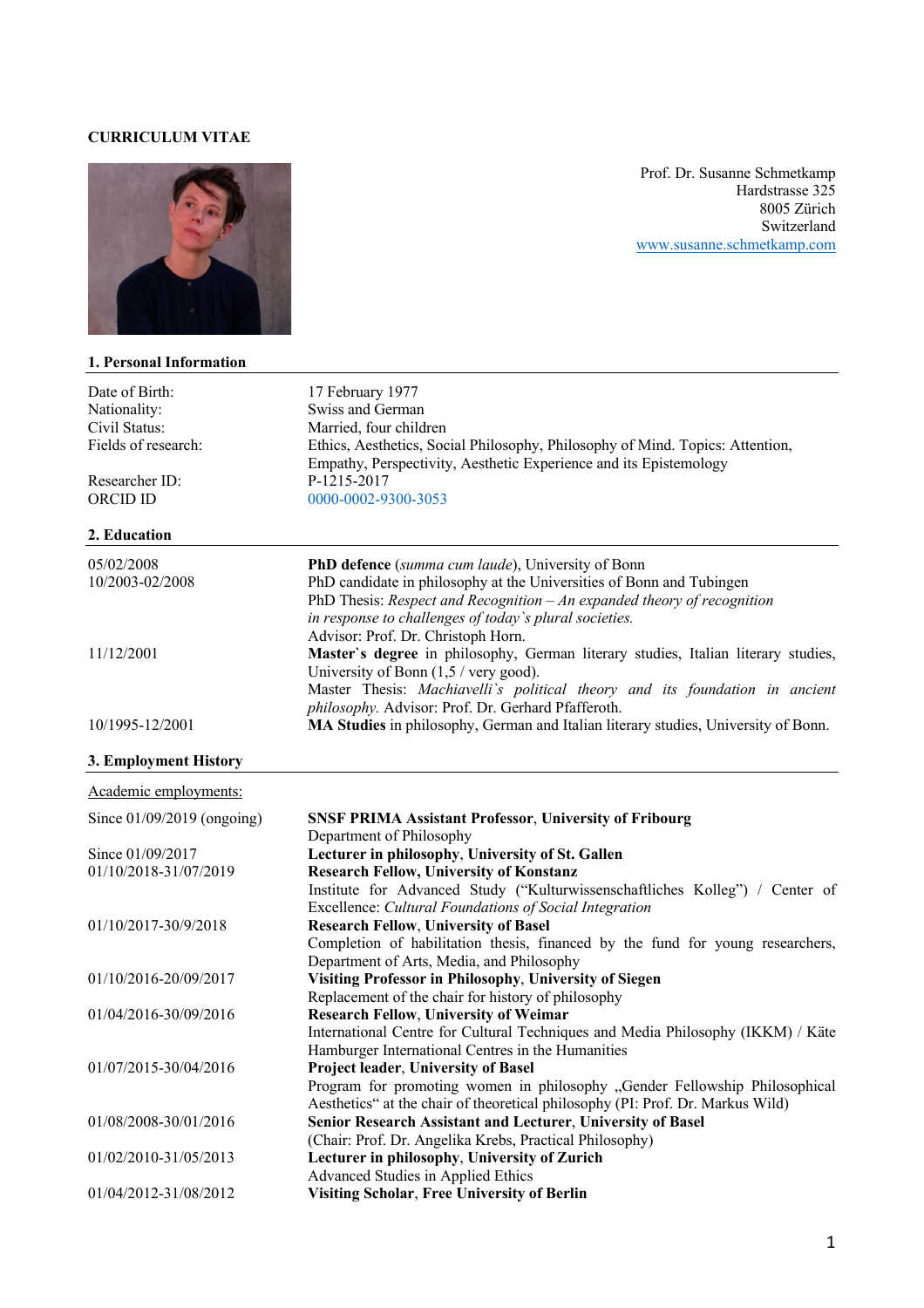| 01/10/2007-31/03/2008<br>01/10/2003-30/09/2006                                                      | DFG SFB 626: "Esthetic Experience and the Dissolution of Artistic Limits", Dep. of<br>Film Studies. Host: Prof. Dr. Gertrud Koch<br>Teaching and research associate, University of Regensburg<br>(Chair: Prof. Dr. Guido Löhrer, Practical Philosophy)<br>PhD fellow, University of Tubingen<br>Graduate School: "Global challenges - transnational and transcultural approaches"<br>(German Research Foundation DFG)                                                                                                                                                                                 |
|-----------------------------------------------------------------------------------------------------|-------------------------------------------------------------------------------------------------------------------------------------------------------------------------------------------------------------------------------------------------------------------------------------------------------------------------------------------------------------------------------------------------------------------------------------------------------------------------------------------------------------------------------------------------------------------------------------------------------|
| Other employments / Journalistic career:                                                            |                                                                                                                                                                                                                                                                                                                                                                                                                                                                                                                                                                                                       |
| Ongoing<br>Since 08/2017<br>01/01/2007-31/12/2010                                                   | Author for different newspapers and magazines<br>Team Member and presenter at the Zürcher Philosophie Festival, Zurich<br>Fulltime freelance journalist, Cologne /Hamburg<br>Die Zeit, German Press Agency (dpa), Grimme Institute, Frankfurter Allgemeine                                                                                                                                                                                                                                                                                                                                            |
| 15/12/2001-30/09/2003                                                                               | Zeitung, Basler Zeitung, Tages-Anzeiger<br><b>Fulltime freelance journalist, Cologne</b><br>DuMont New Media, WDR, General Anzeiger                                                                                                                                                                                                                                                                                                                                                                                                                                                                   |
| Between 2001 and 2007                                                                               | Internships at Vox TV, DuMont New Media, Die Zeit, dpa                                                                                                                                                                                                                                                                                                                                                                                                                                                                                                                                                |
| 4. Institutional Responsibilities                                                                   |                                                                                                                                                                                                                                                                                                                                                                                                                                                                                                                                                                                                       |
| Since 2022<br>2016<br>2011-2016<br>2012-2015<br>2012<br>2011-2012<br>2010-2011<br>2010<br>2009-2010 | Member of the committee of the "Fonds de Centenaire de l'Université Fribourg"<br>Member of the committee "Gender Fellowship Philosophical Aesthetics"<br>Member of the congregation of the department of philosophy and media studies<br>Member of the committee for the promotion of young scientists<br>Organisation of the lecture series "Kaleidoskop"<br>Student Councelling for the Erasmus Exchange Program<br>Member of the faculty meeting of philosophy and history<br>Member of the examination committee, faculty of philosophy and history<br>General student councelling for philosophy |
| 5. Approved Research Projects                                                                       |                                                                                                                                                                                                                                                                                                                                                                                                                                                                                                                                                                                                       |
| 09/2019-08/2024                                                                                     | "Aesthetics and Ethics of Attention", SNSF PRIMA Grant (PI) (assigned to the<br>highest level) plus additional Flexibility Grant<br>(1.147.220 CHF; plus 28.000; plus additional 48.000).                                                                                                                                                                                                                                                                                                                                                                                                             |
| 10/2018-07/2019                                                                                     | "Empathy and antipathy – From perspective taking to rejection of attention" (book<br>project "Empathie" with Junius Publisher), Institute for Advanced Study, University<br>of Konstanz (35.000 Euro)                                                                                                                                                                                                                                                                                                                                                                                                 |
| 10/2017-09/2018                                                                                     | Perspective and resonance as central aspects of the aesthetic experience with films,<br>and its epistemic and ethical value", Research Fund for Young Scientists, University<br>of Basel (72.000 CHF)                                                                                                                                                                                                                                                                                                                                                                                                 |
| 04/2016-09/2016                                                                                     | "Perspective - Resonance – Body. The condensing processes in and by new TV<br>series", Paper presentations and publication project, Research Fellowship at IKKM<br>Bauhaus-University of Weimar (44.000 Euro)                                                                                                                                                                                                                                                                                                                                                                                         |
| 02/2016-05/2016                                                                                     | "Gender Fellowship Philosophical Aesthetics" (in collaboration with Markus Wild<br>and Miriam Fischer-Geboehrs), project for promotion of women in academia,<br>faculty grant by the centre for equal opportunities, University of Basel (20.000 CHF)                                                                                                                                                                                                                                                                                                                                                 |
| 04/2012-07/2012                                                                                     | "Film, emotions, and ethical value", Visiting Fellow at Free University of Berlin,<br>mobility grant by Freiwillige Gesellschaft Basel (FAG) (8.000 CHF)                                                                                                                                                                                                                                                                                                                                                                                                                                              |
| 10/2003-09/2006                                                                                     | "Respect and recognition - An expanded theory of recognition in reaction to current<br>challenges in plural societies", PhD-Fellowship by the German Research Foundation                                                                                                                                                                                                                                                                                                                                                                                                                              |
|                                                                                                     | 6. Supervision of junior researchers on graduate and postgraduate level                                                                                                                                                                                                                                                                                                                                                                                                                                                                                                                               |
| Since Fall 2021                                                                                     | Supervisor of the PhD Thesis "Attention in psychedelic experiences" by Jason K.<br>Day, University of Fribourg                                                                                                                                                                                                                                                                                                                                                                                                                                                                                        |
| 2016-2017                                                                                           | Examiner in "state examination" in philosophy, University of Siegen (Maurits<br>Heumann, Julia Schmidt-Stafford, Fabienne Froitzheim, Dilan Tunc)                                                                                                                                                                                                                                                                                                                                                                                                                                                     |
| 2008-2015                                                                                           | Supervisor of several MA-theses in philosophy, University of Basel (Miranda<br>Oeschger, Lukas Linder, Erika Regös, Philipp Schrämmli, Jonas Gillmann, Stefanie                                                                                                                                                                                                                                                                                                                                                                                                                                       |

Kröpf) and examiner in oral MA exams (Daniela Gassner, Lisa Beck, Miranda

Oeschger, Flavia Kliebens)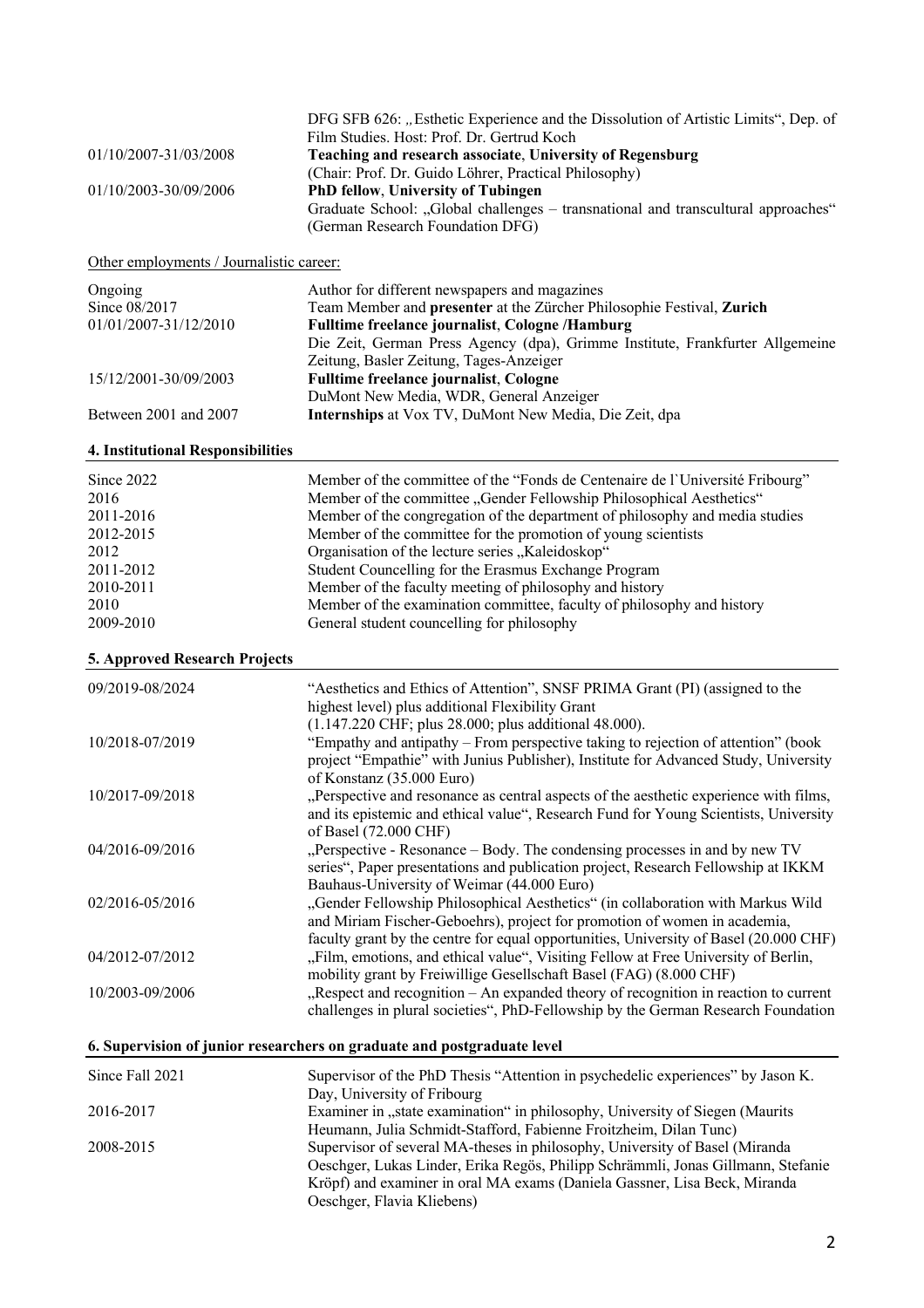2013 Supervisor of MAS Theses in "Advanced Studies in Applied Ethics", University of Zürich (Reinhard Kramm, Nils Stohner)

| 7. Teaching activities |  |
|------------------------|--|
|------------------------|--|

| Autumn 2020               | University of Fribourg, Master course: Attention. Perception - Recognition -         |
|---------------------------|--------------------------------------------------------------------------------------|
|                           | Attentiveness.                                                                       |
| 09/2017-12/2019           | University St. Gallen, 5 courses on assessment level: Introduction to philosophy:    |
|                           | theories of empathy; moral philosophy; philosophy of attention                       |
| 10/2016-09/2017           | University of Siegen, 6 State Examination & B.A. and M.A. courses: "Animal           |
|                           | ethics"; "Platon: Symposion"; "At Issue: Current debates in philosophical journals"; |
|                           | "Philosophy and literature"; "Empathy", "John Dewey and Pragmatism".                 |
| 09/2008-12/2015           | University of Basel, 12 B.A. and M.A. courses and lectures: "John Dewey's "Art       |
|                           | as Experience"; "Theories of aesthetic experience"; "Stanley Cavell's aesthetics and |
|                           | ethics"; "Sympathy"; "Imagination", "Arts and politics", "Introduction to practical  |
|                           | philosophy", "Kant's Critique of judgment (with A. Krebs & A. Wettstein)",           |
|                           | "Empathy (with A. Wettstein)", "Philosophy of lying", "Respect".                     |
| 2010-2013                 | University of Zurich, 3 MAS/DAS/CAS courses in "Advanced Studies in                  |
|                           | Applied Ethics": "Environmental Ethics", "Political Philosophy".                     |
| 2007                      | University of Regensburg, 2 B.A. Courses: "Machiavelli"; "Recognition"               |
|                           | 8. Memberships in panels, boards, and individual reviewing activities                |
| Since 2022                | Member of the board of the Deutsche Gesellschaft für Philosophie (DGPhil)            |
| Since 2022                | Member of the group: Philosophie und Öffentlichkeit (Coop DGPhil and GAP)            |
| Since 2022                | Member of the board of the Deutsche Gesellschaft für Ästhetik (DGAE)                 |
| Since $06/2018$ (ongoing) | Member of the program committee, <i>Philosophy Festival Zurich 2019</i> .            |
| Autumn 2016               | Member of the organisation commitee on the Conference "Empathies", University        |
|                           | of Basel, Convenor for the section on "Narrativity"                                  |
| Spring 2015               | Member of the organisation commitee for the workshop "The Meaning of Moods",         |
|                           | (EPSSE) in Kaiseraugst (Castelen), University of Basel                               |
| Refereeing                | Alexander von Humboldt Stiftung, Zeitschrift für Praktische Philosophie, Studia      |
|                           | Phaenomenologica, Analyse und Kritik                                                 |
|                           | 9. Active memberships in scientific societies, fellowships in renowned academies     |
| 04/2016-04/2019           | Announced member and team leader of the Young Academy of the Academy of              |

# Science and Literature, Mainz

### **10. Organisation of conferences**

| 07/2021 | Panel at the congress of the Deutsche Gesellschaft für Ästhetik, Zürich            |
|---------|------------------------------------------------------------------------------------|
| 12/2020 | International workshop "Functions of Attention", Fribourg                          |
| 07/2020 | International workshop "Modes of Attention", Mex                                   |
| 10/2017 | Interdisciplinary workshop and panel discussion on "Empathy and Aesthetics",       |
|         | Academy of science and literature, Mainz                                           |
| 08/2017 | Workshop with art students on "Narrative Empathy and Attention", Art Academy       |
|         | St. Moritz                                                                         |
| 06/2017 | Organisation of a panel on "Empathic Understanding of Fictional Characters and the |
|         | Role of Imagination" during the conference "Empathies", University of Basel        |
| 12/2015 | Co-Organisation of an EPSSE workshop on "Moods", University of Basel               |
|         |                                                                                    |

#### **11. Prizes, Awards**

| 12. Career breaks |                                                                                                          |
|-------------------|----------------------------------------------------------------------------------------------------------|
| 2010-2013         | Announced member of the jury for the Grimme TV award, Marl                                               |
| 02/2016-11/2016   | Mentee of "Antelope professorship", program for female postdoctoral researchers,<br>University of Basel  |
| 04/2016           | Announced member and team leader of the Young Academy of the Academy of<br>Science and Literature, Mainz |

| 05/2021-09/2021 |  |
|-----------------|--|
| 01/2017-06/2017 |  |